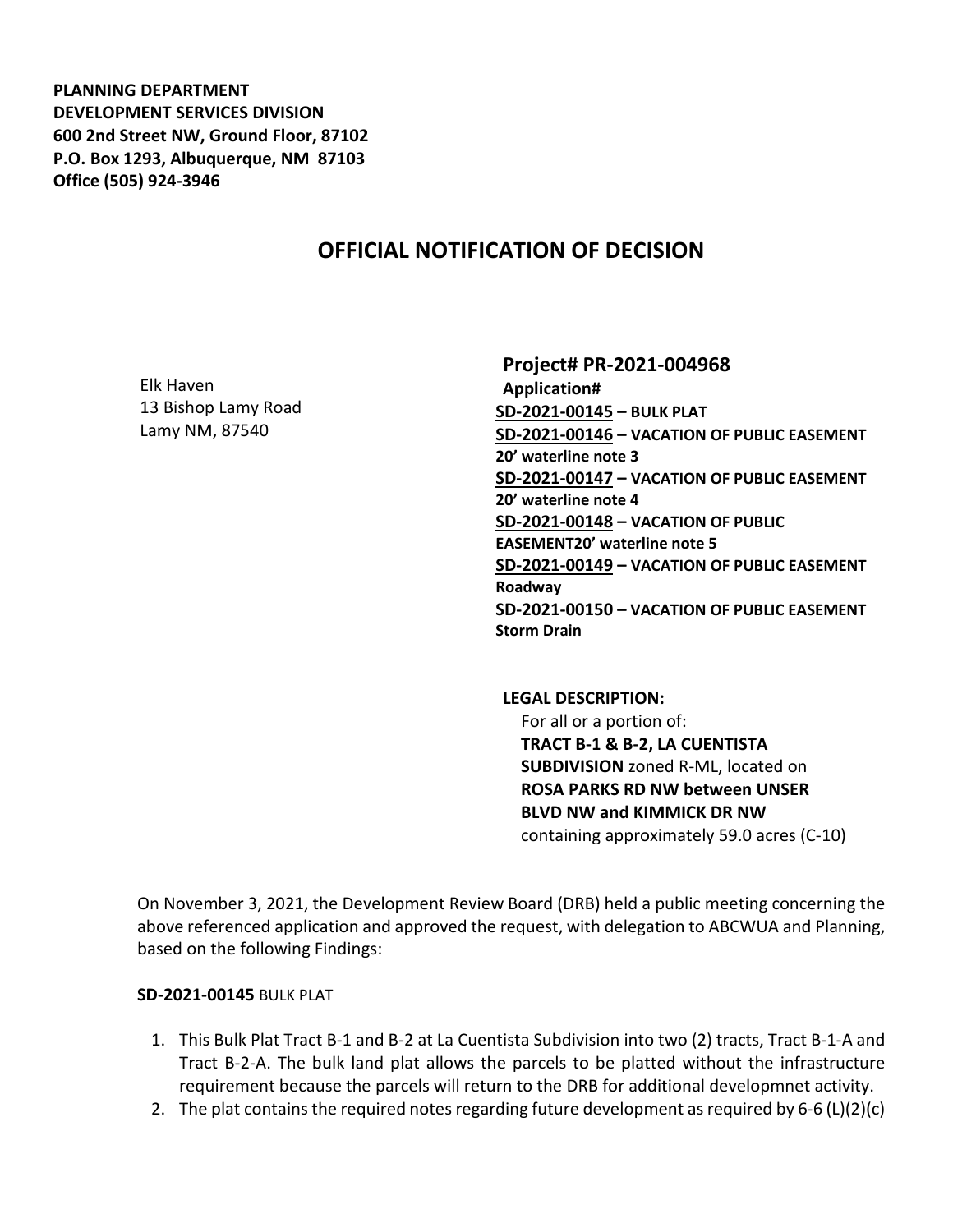## Official Notice of Decision

Project # PR-2021-004968 Applications# SD-2021-00146, SD-2021-00147, SD-2021-00148, SD-2021-00149 SD-2021-00150 Page 2 of 4

- 3. The property is zoned R-ML. Future development must be consistent with the underlying zone.
- 4. The applicant provided the required notice as outlined in the IDO Table 6-1-1.

### **Conditions:**

- 1. Final sign off is delegated to ABCWUA for the addition of two notes to be listed on the cover sheet of the plat and approved by the ABCWUA with respect to the pending litigation and future water and sewer service lines as discussed.
- 2. Final sign off is delegated to Planning for utility Signatures and Project and Application numbers to added to the plat.
- 3. Delegation time frame is eight weeks. The applicant will obtain final sign off from Transportation and Planning by December 22, 2021 or the case may be scheduled for the next DRB hearing and could be denied per the DRB Rules of Procedure.

#### **SD-2021-00146 –** VACATION OF PUBLIC EASEMENT

- 1. This request removes a 20 -foot-wide Public waterline easement shown as note 3 on sheet 2 of 2 of the plat.
- 2. Future development must be consistent with the underlying zone.
- 3. The applicant provided the required notice as outlined in the IDO Table 6-1-1.
- 4. The applicant has justified the request pursuant to  $6-6-(P)(3)$ , the easement is no longer needed. New easemnets will be dedicated with future platting actions.

#### **SD-2021-00147 –** VACATION OF PUBLIC EASEMENT

- 1. This request removes a 20 -foot-wide Public waterline easement shown as note 4 on sheet 2 of 2 of the plat.
- 2. Future development must be consistent with the underlying zone.
- 3. The applicant provided the required notice as outlined in the IDO Table 6-1-1.
- 4. The applicant has justified the request pursuant to 6-6-(P)(3), the easement is no longer needed. New easemnets will be dedicated with future platting actions.

## **SD-2021-00148 –** VACATION OF PUBLIC EASEMENT

- 1. This request removes a 20 -foot-wide Public waterline easement shown as note 5 on sheet 2 of 2 of the plat.
- 2. Future development must be consistent with the underlying zone.
- 3. The applicant provided the required notice as outlined in the IDO Table 6-1-1.
- 4. The applicant has justified the request pursuant to 6-6-(P)(3), the easement is no longer needed. New easemnets will be dedicated with future platting actions.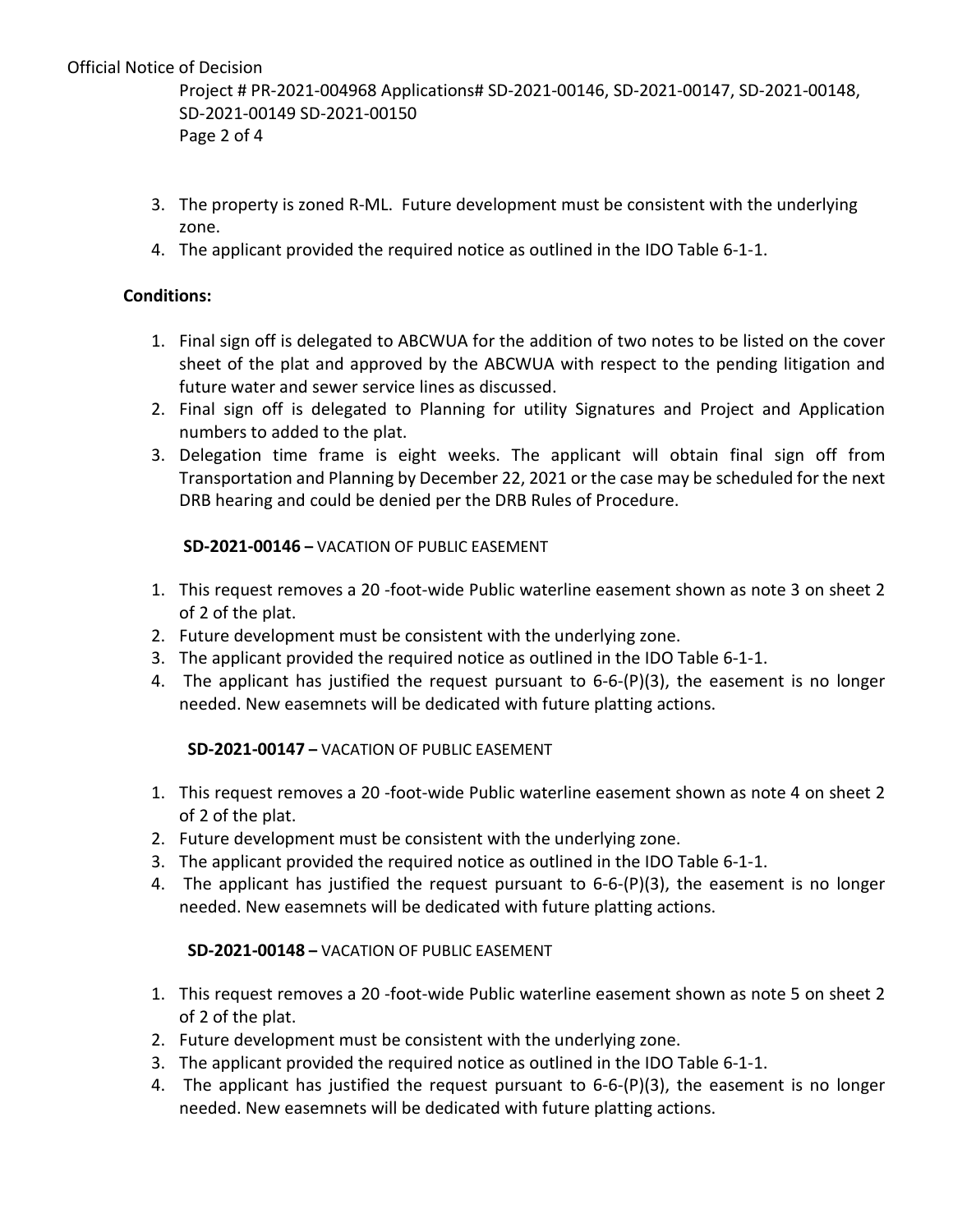Official Notice of Decision

Project # PR-2021-004968 Applications# SD-2021-00146, SD-2021-00147, SD-2021-00148, SD-2021-00149 SD-2021-00150 Page 3 of 4

**SD-2021-00149 –** VACATION OF PUBLIC EASEMENT

- 1. This request removes a 55.59 foot wide permanent roadway easement shown as note 6 on sheet 2 of 2 of the plat.
- 2. Future development must be consistent with the underlying zone.
- 3. The applicant provided the required notice as outlined in the IDO Table 6-1-1.
- 4. The applicant has justified the request pursuant to 6-6-(P)(3), the easement is no longer needed. New easemnets will be dedicated with future platting actions.

**SD-2021-00146 –** VACATION OF PUBLIC EASEMENT

- 1. This request removes a 20 -foot-wide public storm drain easement shown as note 7 on sheet 2 of 2 of the plat.
- 2. Future development must be consistent with the underlying zone.
- 3. The applicant provided the required notice as outlined in the IDO Table 6-1-1.
- 4. The applicant has justified the request pursuant to 6-6-(P)(3), the easement is no longer needed. New easemnets will be dedicated with future platting actions.

APPEAL: If you wish to appeal this decision, you must do so within 15 days of the DRB's decision or by **NOVEMBER 18, 2021.** The date of the DRB's decision is not included in the 15-day period for filing an appeal, and if the 15<sup>th</sup> day falls on a Saturday, Sunday or Holiday, the next working day is considered as the deadline for filing the appeal.

For more information regarding the appeal process, please refer to Section 14-16-6-4(U) of the Integrated Development Ordinance (IDO). Appeals should be submitted via email to [PLNDRS@CABQ.GOV](mailto:PLNDRS@CABQ.GOV) (if files are less than 9MB in size). For files larger than 9 MB in size, please send an email to [PLNDRS@cabq.gov](mailto:PLNDRS@cabq.gov) and request that staff send you a link via Smartfile to upload the files to. A Non-Refundable filing fee will be calculated and you will receive instructions about paying the fee online.

You will receive notification if any person files an appeal. If there is no appeal, you can receive Building Permits at any time after the appeal deadline quoted above, provided all conditions imposed at the time of approval have been met. Applicants submitting for building permit prior to the completion of the appeal period do so at their own risk. Successful applicants are reminded that there may be other City regulations of the IDO that must be complied with, even after approval of the referenced application(s).

Sincerely,<br> $\mathcal{N}$ alfluz